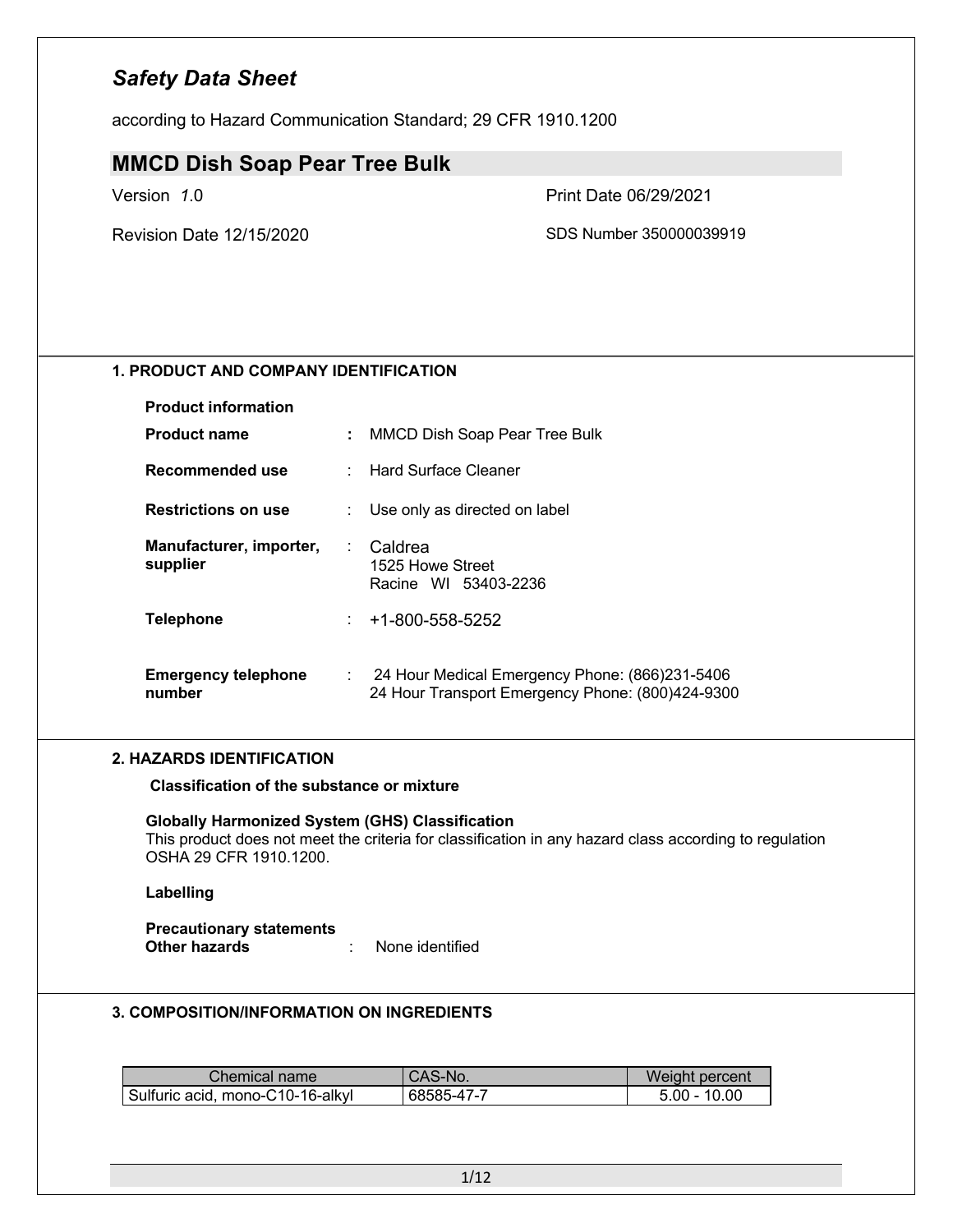according to Hazard Communication Standard; 29 CFR 1910.1200

### **MMCD Dish Soap Pear Tree Bulk**

Version *1*.0 Print Date 06/29/2021

Revision Date 12/15/2020 SDS Number 350000039919

| esters, sodium salts       |               |                |
|----------------------------|---------------|----------------|
| Alkylpolyglycoside C10-16  | l 110615-47-9 | $5.00 - 10.00$ |
| Lauryl Dimethylamine Oxide | 308062-28-4   | $1.00 - 5.00$  |

The specific chemical identity and/or exact percentage (concentration) of this composition has been withheld as a trade secret.

For additional information on product ingredients, see www.caldrea.com.

#### **4. FIRST AID MEASURES**

#### **Description of first aid measures**

| Eye contact         | : No special requirements  |
|---------------------|----------------------------|
| <b>Skin contact</b> | : No special requirements  |
| <b>Inhalation</b>   | : No special requirements. |
| Ingestion           | No special requirements    |

#### **Most important symptoms and effects, both acute and delayed**

| Eyes        |    | : No adverse effects expected when used as directed. |
|-------------|----|------------------------------------------------------|
| Skin effect |    | : No adverse effects expected when used as directed. |
| Inhalation  |    | : No adverse effects expected when used as directed. |
| Ingestion   | t. | No adverse effects expected when used as directed.   |

### **Indication of any immediate medical attention and special treatment needed**

See Description of first aid measures unless otherwise stated.

#### **5. FIREFIGHTING MEASURES**

| Suitable extinguishing | Use water spray, alcohol-resistant foam, dry chemical or |
|------------------------|----------------------------------------------------------|
| media                  | carbon dioxide.                                          |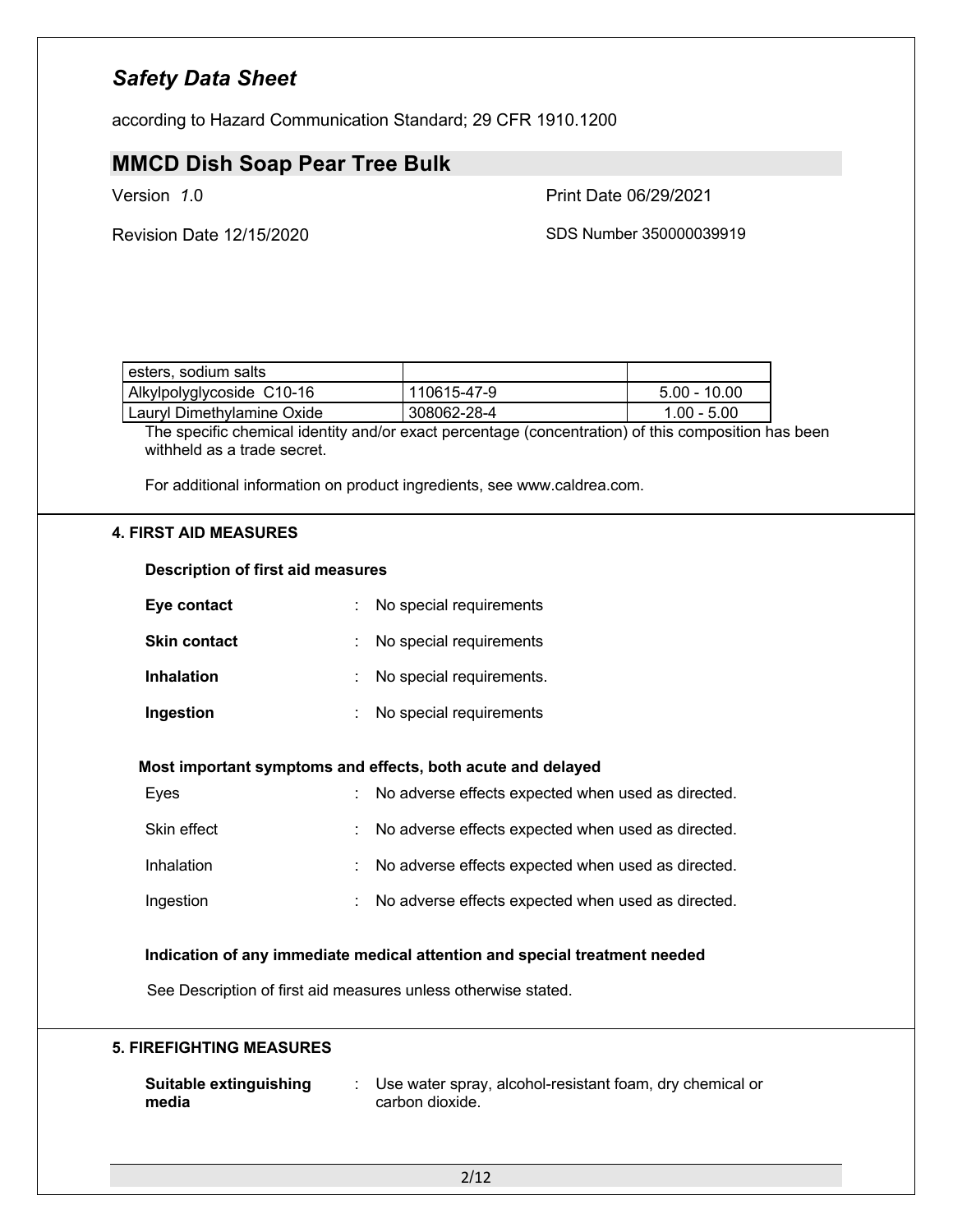according to Hazard Communication Standard; 29 CFR 1910.1200

|                                                                    |    | <b>MMCD Dish Soap Pear Tree Bulk</b>                                                                                                                                                                   |  |  |  |
|--------------------------------------------------------------------|----|--------------------------------------------------------------------------------------------------------------------------------------------------------------------------------------------------------|--|--|--|
| Version 1.0                                                        |    | Print Date 06/29/2021                                                                                                                                                                                  |  |  |  |
| <b>Revision Date 12/15/2020</b>                                    |    | SDS Number 350000039919                                                                                                                                                                                |  |  |  |
| <b>Specific hazards during</b><br>firefighting                     |    | Container may melt and leak in heat of fire.                                                                                                                                                           |  |  |  |
| <b>Further information</b>                                         |    | Fight fire with normal precautions from a reasonable distance.<br>Standard procedure for chemical fires. Wear full protective<br>clothing and positive pressure self-contained breathing<br>apparatus. |  |  |  |
| <b>6. ACCIDENTAL RELEASE MEASURES</b>                              |    |                                                                                                                                                                                                        |  |  |  |
| <b>Personal precautions</b>                                        | ÷. | Wash thoroughly after handling.                                                                                                                                                                        |  |  |  |
| <b>Environmental</b><br>precautions                                |    | Outside of normal use, avoid release to the environment.                                                                                                                                               |  |  |  |
| <b>Methods and materials</b><br>for containment and<br>cleaning up |    | Dike large spills.<br>Clean residue from spill site.                                                                                                                                                   |  |  |  |
| <b>7. HANDLING AND STORAGE</b>                                     |    |                                                                                                                                                                                                        |  |  |  |
|                                                                    |    |                                                                                                                                                                                                        |  |  |  |
| <b>Handling</b>                                                    |    |                                                                                                                                                                                                        |  |  |  |
| <b>Precautions for safe</b><br>handling                            |    | : Avoid contact with skin, eyes and clothing.<br>For personal protection see section 8.<br>KEEP OUT OF REACH OF CHILDREN AND PETS.                                                                     |  |  |  |
| <b>Advice on protection</b><br>against fire and explosion          |    | Normal measures for preventive fire protection.                                                                                                                                                        |  |  |  |
| <b>Storage</b>                                                     |    |                                                                                                                                                                                                        |  |  |  |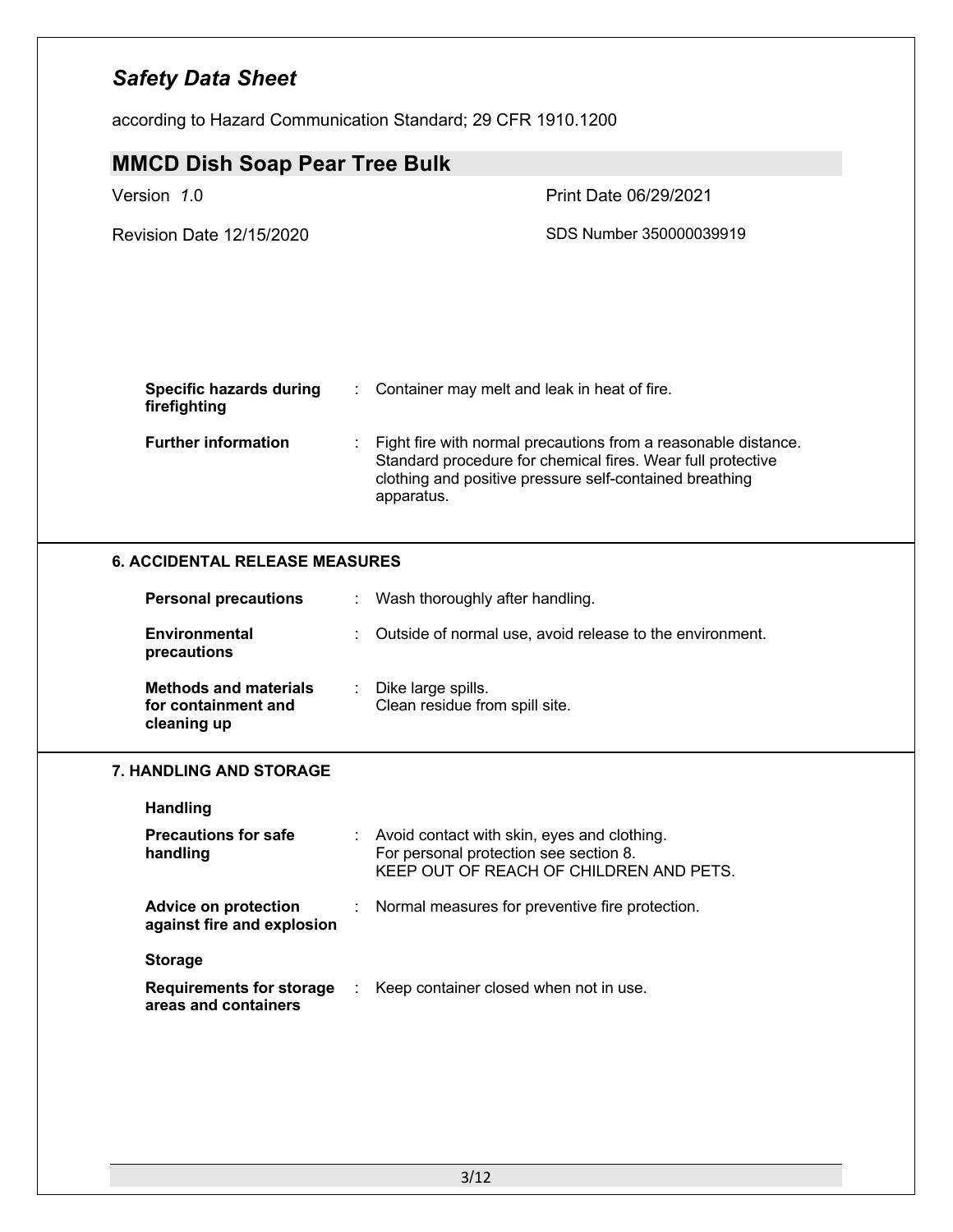according to Hazard Communication Standard; 29 CFR 1910.1200

### **MMCD Dish Soap Pear Tree Bulk**

Version *1*.0 Print Date 06/29/2021

Revision Date 12/15/2020 SDS Number 350000039919

### **8. EXPOSURE CONTROLS/PERSONAL PROTECTION**

### **Occupational Exposure Limits**

ACGIH or OSHA exposure limits have not been established for this product or reportable ingredients unless noted in the table above.

### **Personal protective equipment**

| <b>Respiratory protection</b> | ÷. | No special requirements.                                                                                    |
|-------------------------------|----|-------------------------------------------------------------------------------------------------------------|
| <b>Hand protection</b>        |    | No special requirements.                                                                                    |
| Eye protection                |    | No special requirements.                                                                                    |
| Skin and body protection      | ÷. | No special requirements.                                                                                    |
| <b>Hygiene measures</b>       |    | : Handle in accordance with good industrial hygiene and safety<br>practice. Wash thoroughly after handling. |

### **9. PHYSICAL AND CHEMICAL PROPERTIES**

| Form                                       |   | liquid                                      |
|--------------------------------------------|---|---------------------------------------------|
| Color                                      |   | Colorless                                   |
| Odour                                      | ÷ | Fruity                                      |
| <b>Odour Threshold</b>                     |   | : Test not applicable for this product type |
| pH                                         |   | : 7.90                                      |
|                                            |   |                                             |
| <b>Melting point/freezing point</b>        |   | $: 0^{\circ}$ C                             |
| Initial boiling point and<br>boiling range |   | : Test not applicable for this product type |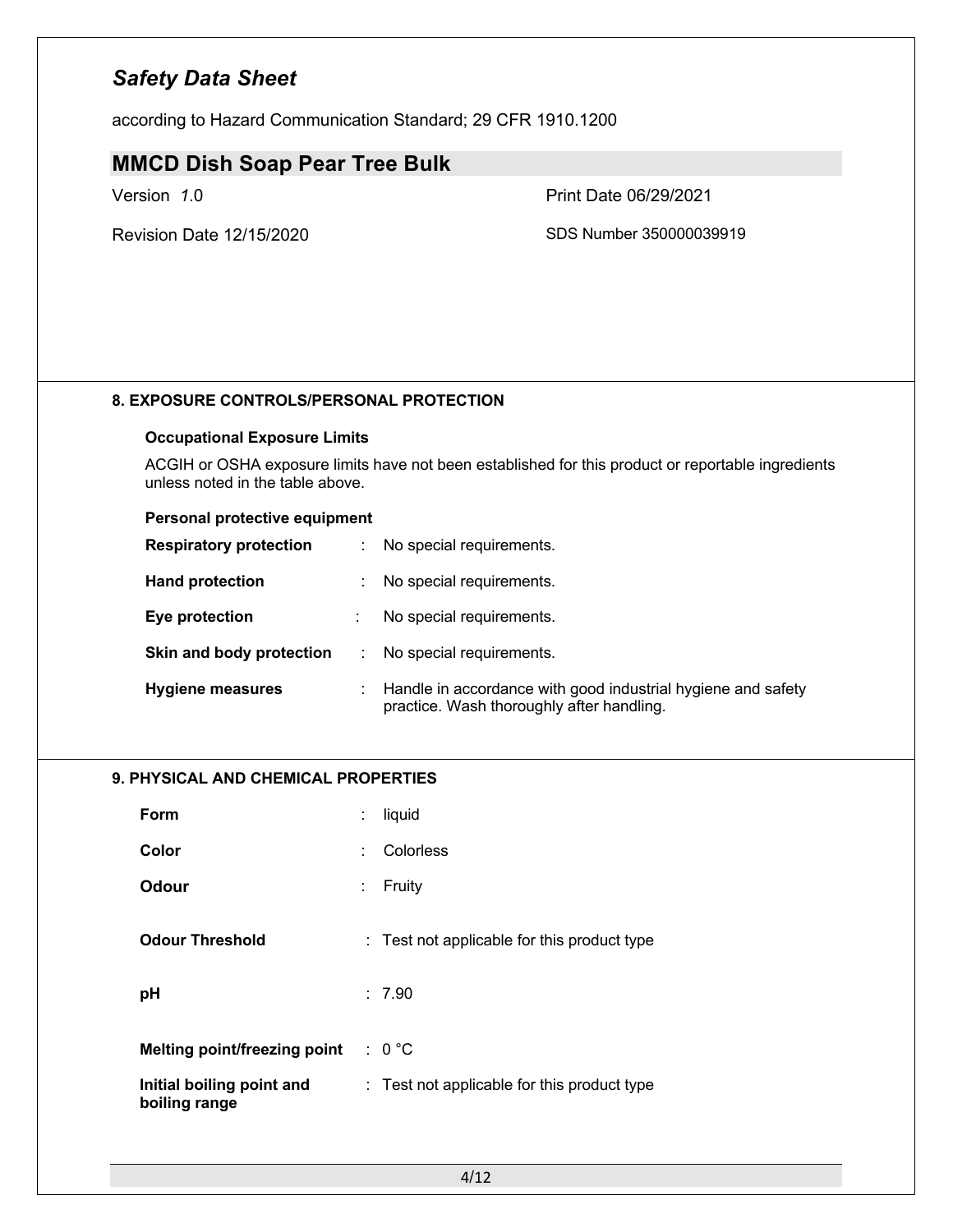according to Hazard Communication Standard; 29 CFR 1910.1200

# **MMCD Dish Soap Pear Tree Bulk**

Version *1*.0 Print Date 06/29/2021

Revision Date 12/15/2020 SDS Number 350000039919

| <b>Flash point</b>                                     |    | does not flash                              |
|--------------------------------------------------------|----|---------------------------------------------|
| <b>Evaporation rate</b>                                |    | : Test not applicable for this product type |
| Flammability (solid, gas)                              |    | Does not sustain combustion.                |
| <b>Upper/lower flammability or</b><br>explosive limits |    | : Test not applicable for this product type |
| Vapour pressure                                        |    | Test not applicable for this product type   |
| <b>Vapour density</b>                                  |    | Test not applicable for this product type   |
| <b>Relative density</b>                                | t. | 1.01 g/cm3 at 25 °C                         |
| Solubility(ies)                                        |    | soluble                                     |
| <b>Partition coefficient: n-</b><br>octanol/water      |    | : Test not applicable for this product type |
| <b>Auto-ignition temperature</b>                       |    | : Test not applicable for this product type |
| <b>Decomposition temperature</b>                       | ÷. | Test not applicable for this product type   |
| <b>Viscosity, dynamic</b>                              |    | 500 mPa.s                                   |
| <b>Viscosity, kinematic</b>                            |    | Test not applicable for this product type   |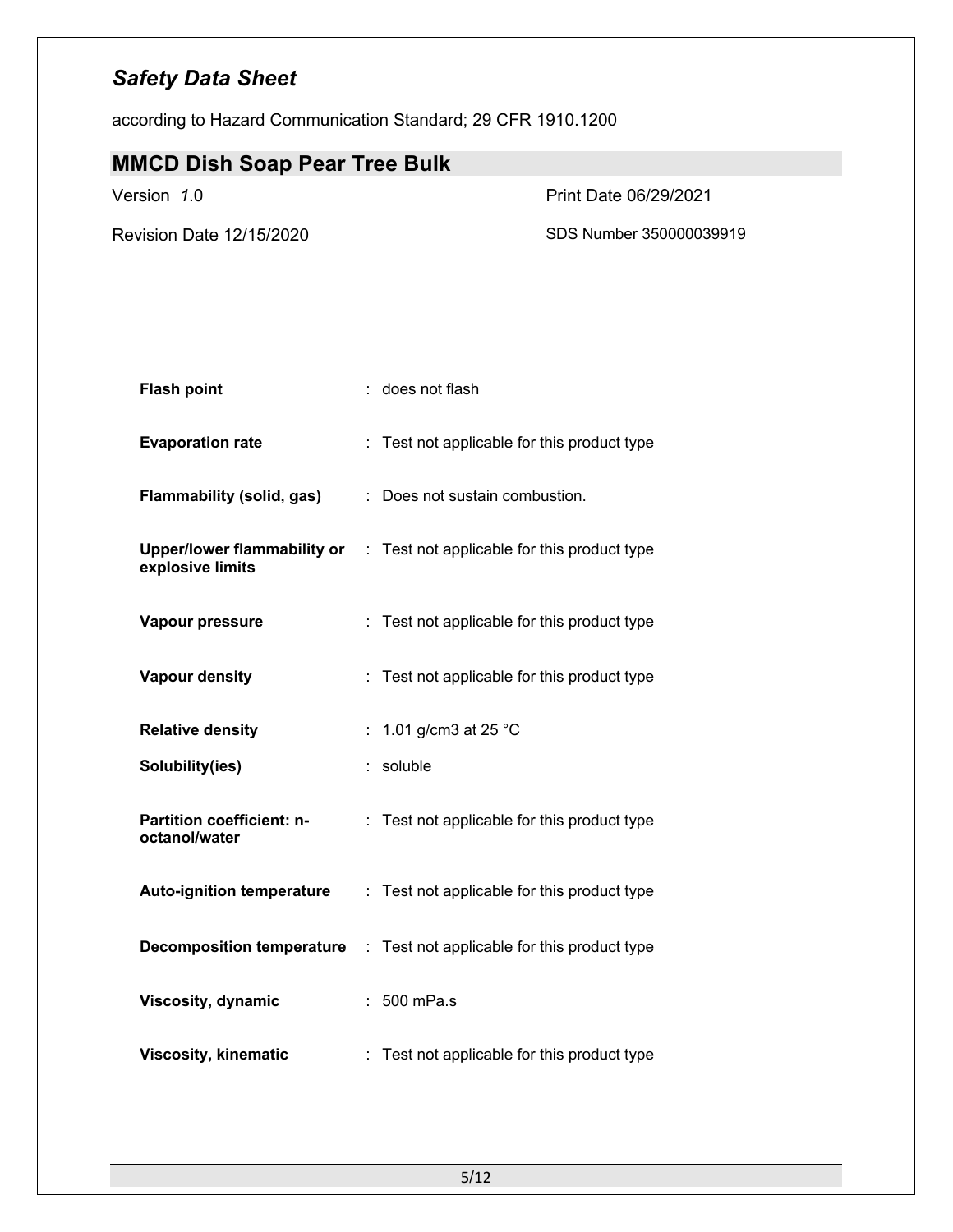according to Hazard Communication Standard; 29 CFR 1910.1200

| <b>MMCD Dish Soap Pear Tree Bulk</b>                              |                                                                                                                |
|-------------------------------------------------------------------|----------------------------------------------------------------------------------------------------------------|
| Version 1.0                                                       | Print Date 06/29/2021                                                                                          |
| Revision Date 12/15/2020                                          | SDS Number 350000039919                                                                                        |
| <b>Oxidizing properties</b>                                       | : Test not applicable for this product type                                                                    |
| <b>Volatile Organic</b><br><b>Compounds</b><br>Total VOC (wt. %)* | 0.6 % - additional exemptions may apply<br>*as defined by US Federal and State Consumer Product<br>Regulations |
| <b>Other information</b>                                          | : None identified                                                                                              |
| <b>10. STABILITY AND REACTIVITY</b>                               |                                                                                                                |
| Reactivity                                                        | : No dangerous reaction known under conditions of normal use.                                                  |
| <b>Chemical stability</b>                                         | : Stable under recommended storage conditions.                                                                 |
| <b>Possibility of hazardous</b><br>reactions                      | : Stable under recommended storage conditions.                                                                 |
| <b>Conditions to avoid</b>                                        | : Direct sources of heat.                                                                                      |
| Incompatible materials                                            | : None known.                                                                                                  |
| <b>Hazardous decomposition</b><br>products                        | : Thermal decomposition can lead to release of irritating gases<br>and vapours.                                |
| <b>11. TOXICOLOGICAL INFORMATION</b>                              |                                                                                                                |
| <b>Acute oral toxicity</b>                                        | : $LD50 > 5000$ mg/kg                                                                                          |
| <b>Acute inhalation toxicity</b>                                  | : $LC50 > 10$ mg/L                                                                                             |
| <b>Acute dermal toxicity</b>                                      | : LD50 > 5000 mg/kg                                                                                            |
|                                                                   |                                                                                                                |
|                                                                   |                                                                                                                |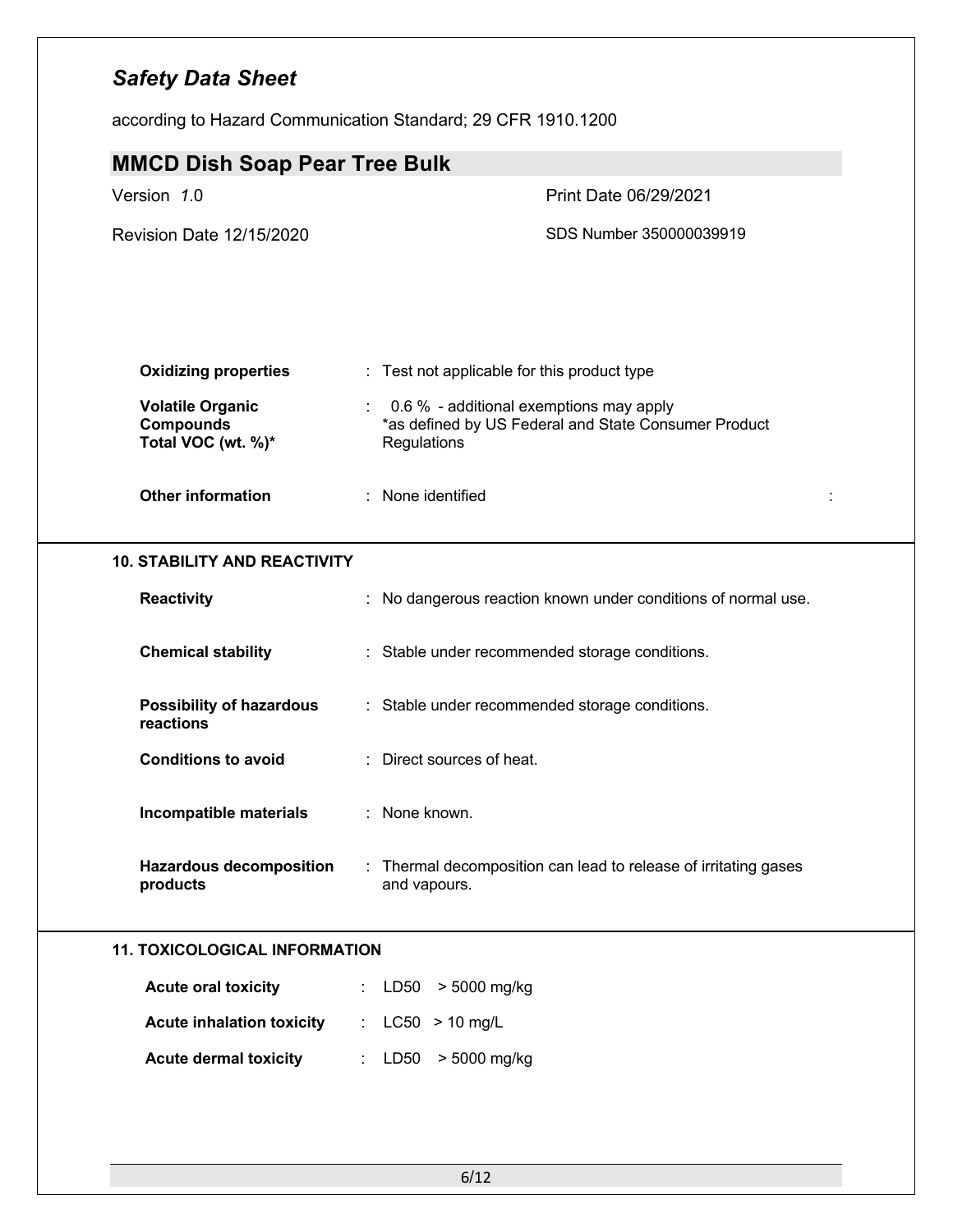according to Hazard Communication Standard; 29 CFR 1910.1200

# **MMCD Dish Soap Pear Tree Bulk**

Version *1*.0 Print Date 06/29/2021

Revision Date 12/15/2020 SDS Number 350000039919

| <b>GHS Properties</b>                                    | <b>Classification</b>      | <b>Routes of entry</b>     |
|----------------------------------------------------------|----------------------------|----------------------------|
| Acute toxicity                                           | No classification proposed | Oral                       |
| Acute toxicity                                           | No classification proposed | Dermal                     |
| Acute toxicity                                           | No classification proposed | Inhalation - Dust and Mist |
| Acute toxicity                                           | No classification proposed | Inhalation - Vapour        |
| Acute toxicity                                           | No classification proposed | Inhalation - Gas           |
| Skin corrosion/irritation                                | No classification proposed |                            |
| Serious eye<br>damage/eye irritation                     | No classification proposed |                            |
| Skin sensitisation                                       | No classification proposed |                            |
| Respiratory<br>sensitisation                             | No classification proposed |                            |
| Germ cell mutagenicity                                   | No classification proposed |                            |
| Carcinogenicity                                          | No classification proposed |                            |
| Reproductive toxicity                                    | No classification proposed |                            |
| Specific target organ<br>toxicity - single<br>exposure   | No classification proposed |                            |
| Specific target organ<br>toxicity - repeated<br>exposure | No classification proposed |                            |
| Aspiration hazard                                        | No classification proposed |                            |

**Aggravated Medical**  : None known.**Condition**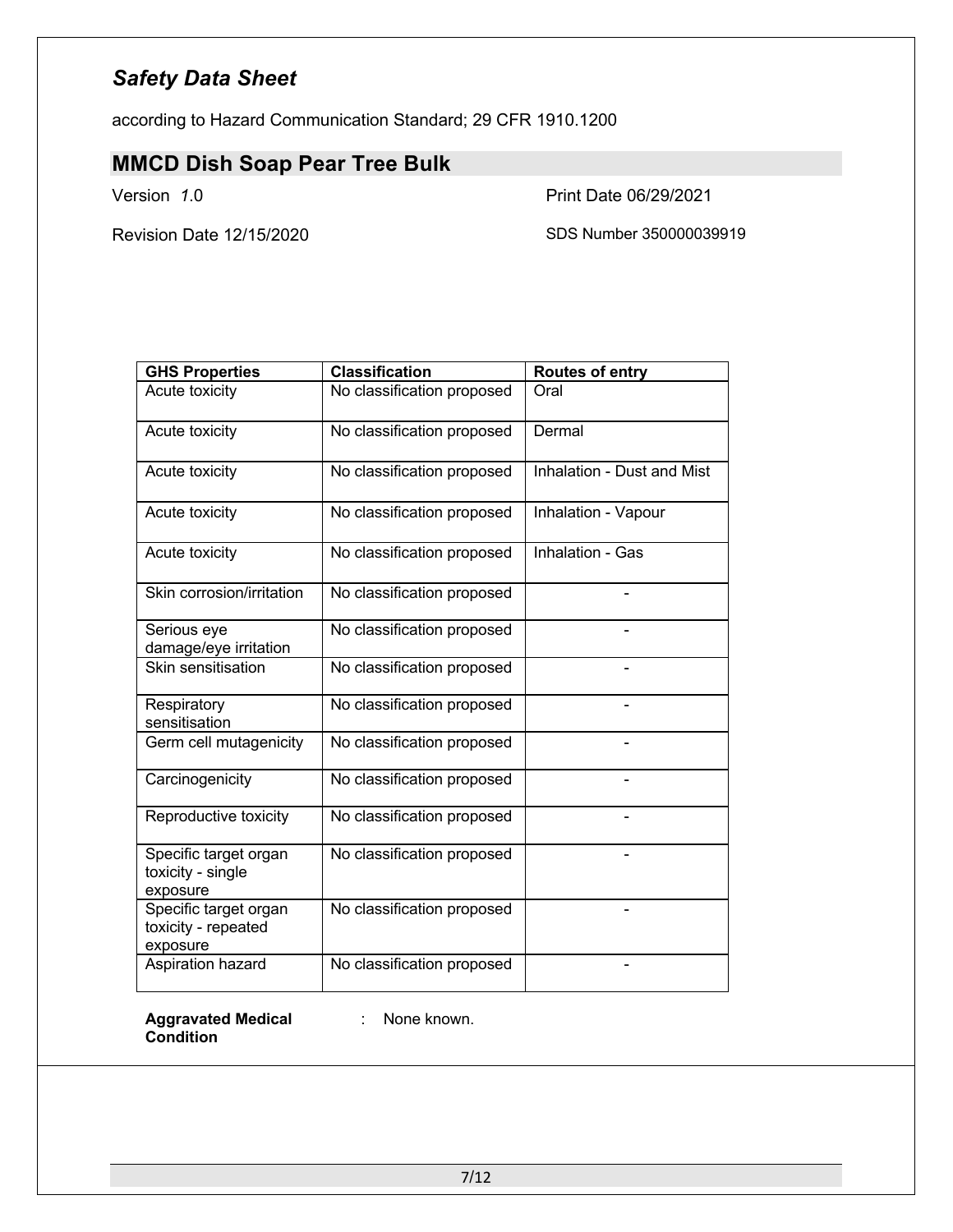according to Hazard Communication Standard; 29 CFR 1910.1200

# **MMCD Dish Soap Pear Tree Bulk**

Version *1*.0 Print Date 06/29/2021

Revision Date 12/15/2020 SDS Number 350000039919

### **12. ECOLOGICAL INFORMATION**

**Product :** The product itself has not been tested.

### **Toxicity**

The ingredients in this formula have been reviewed and no adverse impact to the environment is expected when used according to label directions.

#### **Toxicity to fish**

| <b>Components</b>                                         | <b>End point</b>                                     | <b>Species</b>                          | <b>Value</b>       | <b>Exposure</b><br>time |
|-----------------------------------------------------------|------------------------------------------------------|-----------------------------------------|--------------------|-------------------------|
| Sulfuric acid, mono-C10-16-<br>alkyl esters, sodium salts | <b>LC50</b>                                          | Oncorhynchus mykiss<br>(rainbow trout)  | $3.6$ mg/l         | 96 h                    |
|                                                           | <b>NOEC</b>                                          | Pimephales promelas<br>(fathead minnow) | 1.357 mg/l         | 42 d                    |
| Alkylpolyglycoside C10-16                                 | semi-<br>static test<br>LC50<br><b>ISO</b><br>7346/2 | Fish                                    | $1 - 10$<br>mg/l   | 96 h                    |
|                                                           | <b>NOEC</b>                                          | Fish                                    | $> 1 - 10$<br>mg/l |                         |
| Lauryl Dimethylamine Oxide                                | <b>LC50</b>                                          | Oncorhynchus mykiss<br>(rainbow trout)  | $1.26$ mg/l        | 96 h                    |
|                                                           | <b>NOEC</b>                                          | Pimephales promelas<br>(fathead minnow) | $0.42$ mg/l        | 21 <sub>d</sub>         |

#### **Toxicity to aquatic invertebrates**

| <b>Components</b>                                         | End point | <b>Species</b>                | <b>Value</b>             | <b>Exposure</b> |
|-----------------------------------------------------------|-----------|-------------------------------|--------------------------|-----------------|
|                                                           |           |                               |                          | time            |
| Sulfuric acid, mono-C10-16-<br>alkyl esters, sodium salts | EC50      | Daphnia magna (Water<br>flea) | 1.18<br>-<br>$2.21$ mg/l | 48 h            |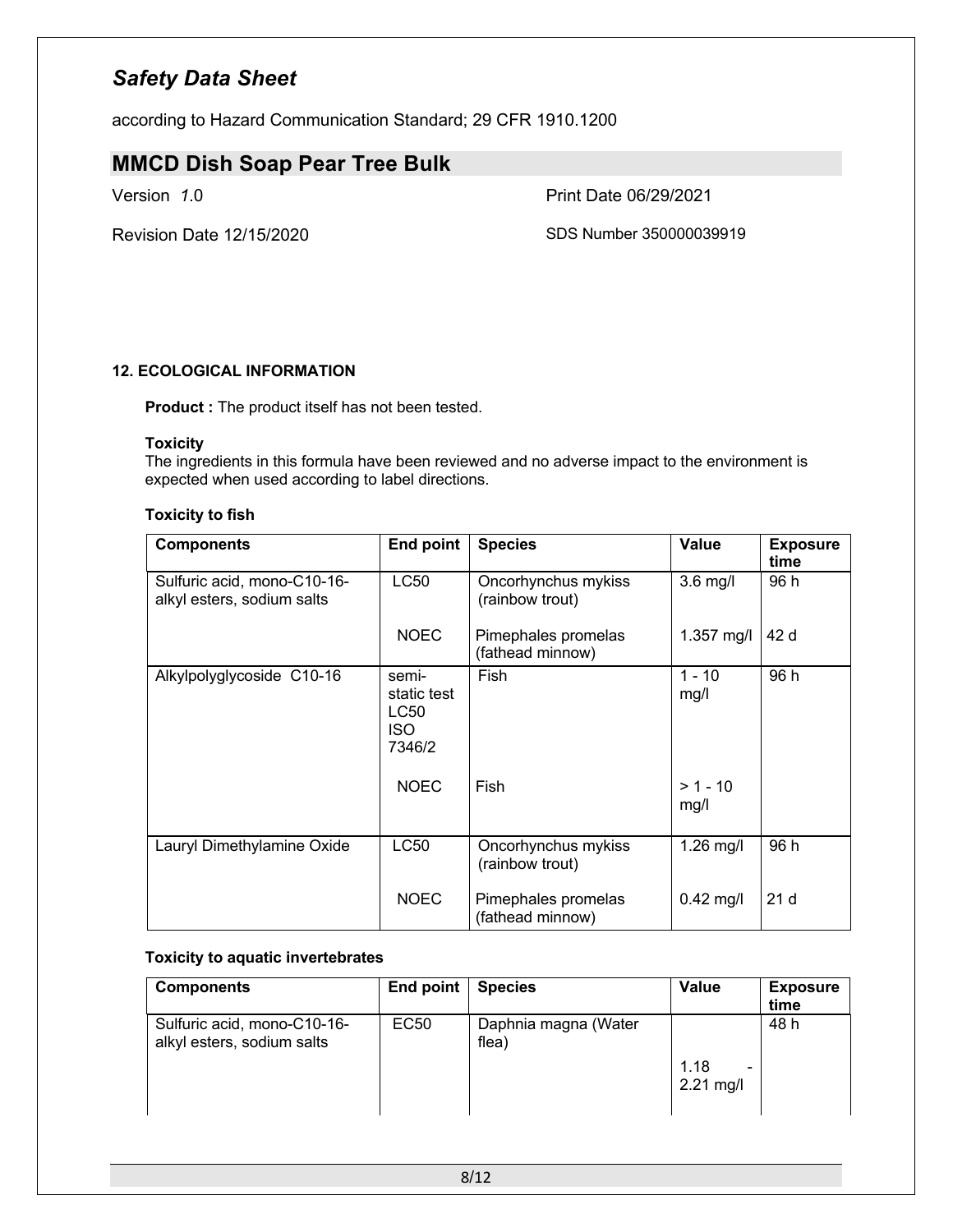according to Hazard Communication Standard; 29 CFR 1910.1200

# **MMCD Dish Soap Pear Tree Bulk**

Version *1*.0 Print Date 06/29/2021

Revision Date 12/15/2020 SDS Number 350000039919

|                            | EC10                |                               | $0.24$ mg/l        | 48 d            |
|----------------------------|---------------------|-------------------------------|--------------------|-----------------|
| Alkylpolyglycoside C10-16  | static test<br>EC50 | Daphnia magna (Water<br>flea) | $7$ mg/l           | 48 h            |
|                            | <b>NOEC</b>         | Daphnia                       | $> 1 - 10$<br>mg/l |                 |
| Lauryl Dimethylamine Oxide | <b>EC50</b>         | Daphnia magna (Water<br>flea) | $1.01$ mg/l        | 48 h            |
|                            | <b>NOEC</b>         | Daphnia magna                 | $0.7$ mg/l         | 21 <sub>d</sub> |

### **Toxicity to aquatic plants**

| <b>Components</b>                                         | <b>End point</b>                | <b>Species</b>                              | Value        | <b>Exposure</b><br>time |
|-----------------------------------------------------------|---------------------------------|---------------------------------------------|--------------|-------------------------|
| Sulfuric acid, mono-C10-16-<br>alkyl esters, sodium salts | NOEC                            | Scenedesmus<br>quadricauda (Green<br>algae) | $0.6$ mg/l   | 72 h                    |
| Alkylpolyglycoside C10-16                                 | static test<br>EC <sub>50</sub> | Desmodesmus<br>subspicatus (green algae)    | $12.5$ mg/l  | 72 h                    |
| Lauryl Dimethylamine Oxide                                | NOEC                            | Algae                                       | $0.067$ mg/l | 28h                     |

### **Persistence and degradability**

| <b>Component</b>                                          | <b>Biodegradation</b> | <b>Exposure</b><br>time | <b>Summary</b>         |
|-----------------------------------------------------------|-----------------------|-------------------------|------------------------|
| Sulfuric acid, mono-C10-16-<br>alkyl esters, sodium salts | 100 $%$               |                         | Readily biodegradable. |
| Alkylpolyglycoside C10-16                                 | $> 70\%$              | 28d                     | Readily biodegradable. |
| Lauryl Dimethylamine Oxide                                | 63 %                  | 28d                     | Readily biodegradable. |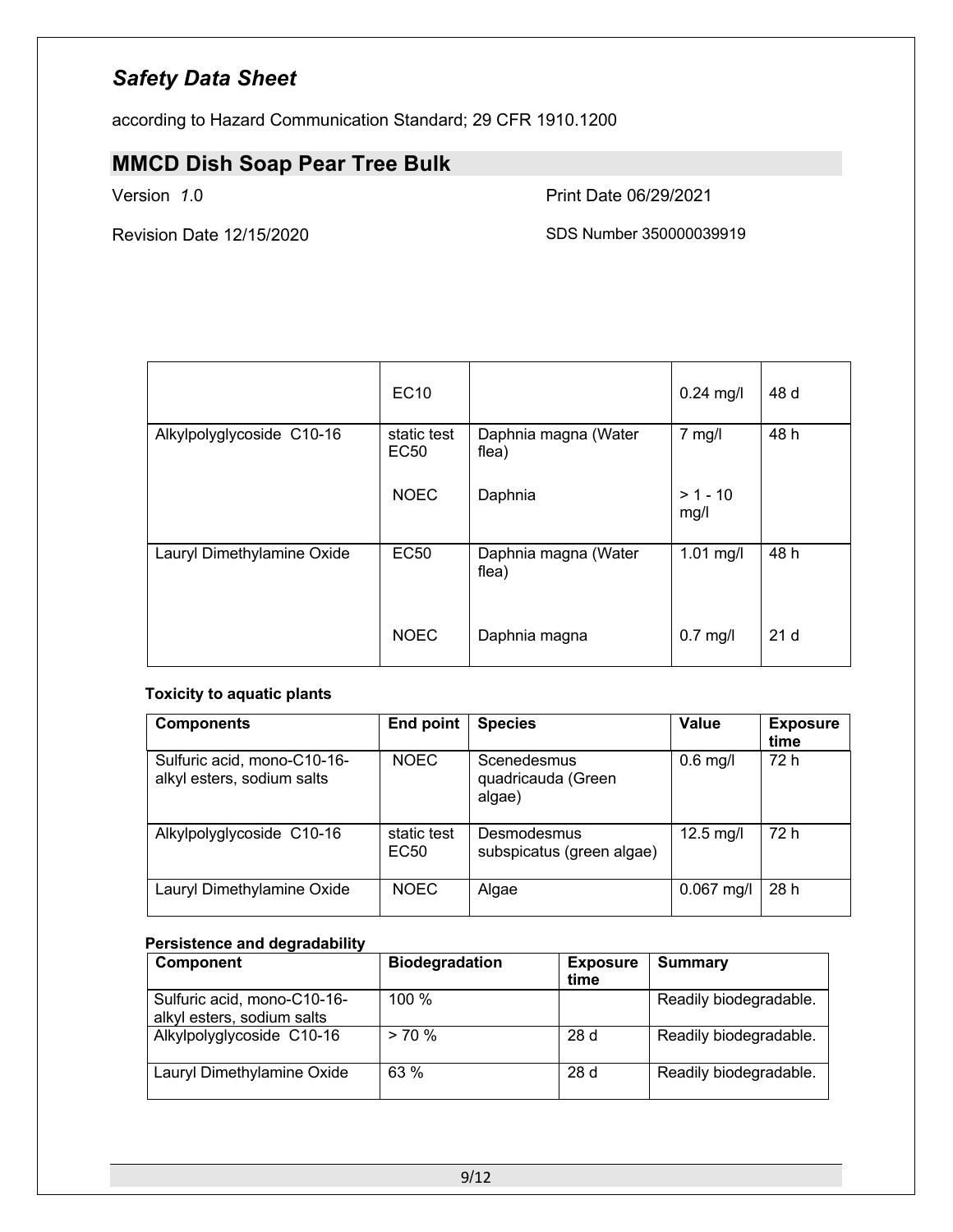according to Hazard Communication Standard; 29 CFR 1910.1200

# **MMCD Dish Soap Pear Tree Bulk**

Version *1*.0 Print Date 06/29/2021

Revision Date 12/15/2020 SDS Number 350000039919

### **Bioaccumulative potential**

| <b>Component</b>                                          | <b>Bioconcentration</b><br>factor (BCF) | <b>Partition Coefficient n-</b><br>Octanol/water (log) |
|-----------------------------------------------------------|-----------------------------------------|--------------------------------------------------------|
| Sulfuric acid, mono-C10-16-<br>alkyl esters, sodium salts | 34.31                                   | 2.42                                                   |
| Alkylpolyglycoside C10-16                                 | No data available                       | $\leq$ = -0.07                                         |
| Lauryl Dimethylamine Oxide                                | 252.2 estimated                         | < 27                                                   |

### **Mobility**

| <b>Component</b>                                          | End point         | Value                    |
|-----------------------------------------------------------|-------------------|--------------------------|
| Sulfuric acid, mono-C10-16-<br>alkyl esters, sodium salts | No data available |                          |
| Alkylpolyglycoside C10-16                                 | log Koc           | 1.7                      |
| Lauryl Dimethylamine Oxide                                | No data available | $\overline{\phantom{0}}$ |

### **PBT and vPvB assessment**

| Component                   | <b>Results</b>                       |
|-----------------------------|--------------------------------------|
| Sulfuric acid, mono-C10-16- | Not fulfilling PBT and vPvB criteria |
| alkyl esters, sodium salts  |                                      |
| Alkylpolyglycoside C10-16   | Not fulfilling PBT and vPvB criteria |
| Lauryl Dimethylamine Oxide  | Not fulfilling PBT and vPvB criteria |

### **Other adverse effects :** None known.

### **13. DISPOSAL CONSIDERATIONS**

Consumer may discard empty container in trash, or recycle where facilities exist.

### **14. TRANSPORT INFORMATION**

Please refer to the Bill of Lading/receiving documents for up-to-date shipping information.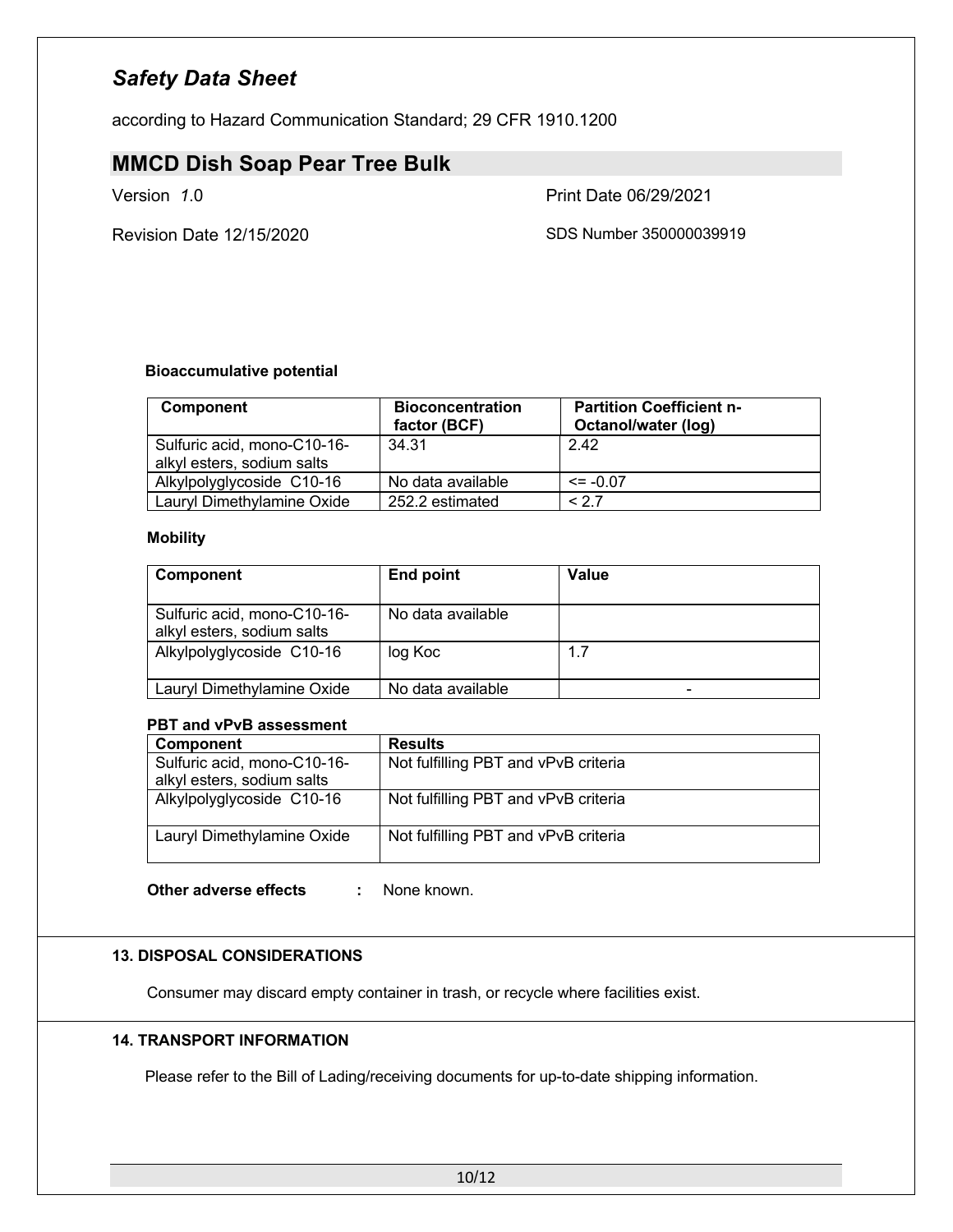according to Hazard Communication Standard; 29 CFR 1910.1200

| <b>MMCD Dish Soap Pear Tree Bulk</b>                                                          |                                                                                                                                                             |
|-----------------------------------------------------------------------------------------------|-------------------------------------------------------------------------------------------------------------------------------------------------------------|
| Version 1.0                                                                                   | Print Date 06/29/2021                                                                                                                                       |
| Revision Date 12/15/2020                                                                      | SDS Number 350000039919                                                                                                                                     |
|                                                                                               |                                                                                                                                                             |
|                                                                                               |                                                                                                                                                             |
| <b>Land transport</b><br>Not classified as dangerous in the meaning of transport regulations. |                                                                                                                                                             |
| Sea transport<br>Not classified as dangerous in the meaning of transport regulations.         |                                                                                                                                                             |
| Air transport<br>Not classified as dangerous in the meaning of transport regulations.         |                                                                                                                                                             |
| <b>15. REGULATORY INFORMATION</b>                                                             |                                                                                                                                                             |
| <b>Notification status</b>                                                                    | All ingredients of this product are listed or are excluded from<br>listing on the U.S. Toxic Substances Control Act (TSCA)<br>Chemical Substance Inventory. |
| <b>California Prop. 65</b>                                                                    | This product is not subject to the reporting requirements under<br>California's Proposition 65.                                                             |
|                                                                                               |                                                                                                                                                             |

### **16. OTHER INFORMATION**

| <b>HMIS Ratings</b> |  |
|---------------------|--|
| <b>Health</b>       |  |
| <b>Flammability</b> |  |
| <b>Reactivity</b>   |  |